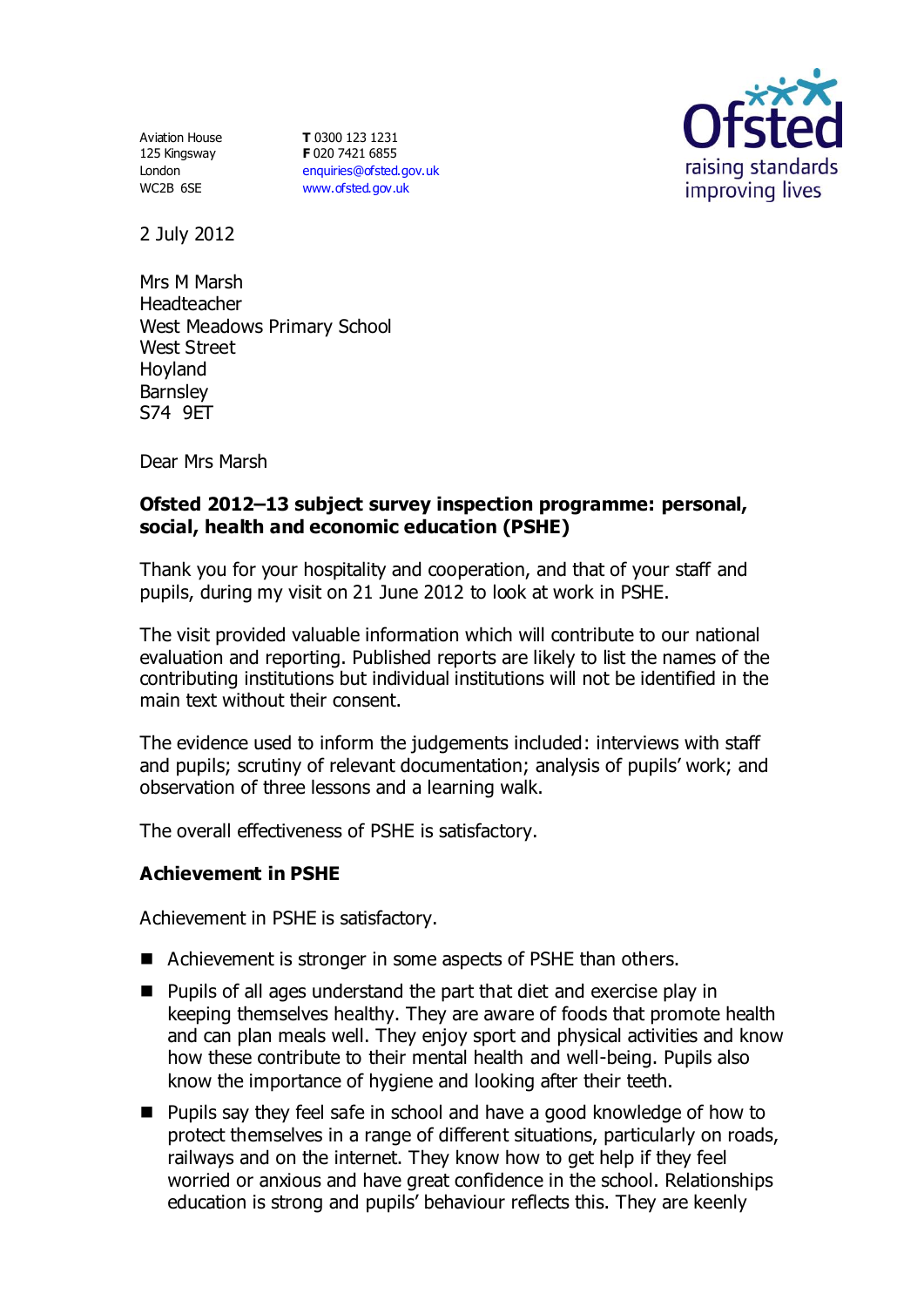aware of the different types of bullying and how damaging it can be and older pupils learn strategies of how to deal with this.

■ Some aspects of PSHE are less well understood. Pupils have limited opportunities to explore the effects of the misuse of drugs and the dangers of smoking and alcohol. Financial awareness and capability, the use of enterprise and their understanding of the world of work and money management are also limited.

### **Quality of teaching in PSHE**

The quality of teaching in PSHE is satisfactory.

- E Lessons are planned with a variety of tasks to engage and involve pupils. Teachers generally create a safe learning environment for pupils to express and explore their views and feelings. However, teachers have had no recent subject-specific staff training, particularly in the teaching of sensitive issues and financial capability.
- Assessment is in the early stages of development and needs to consider all strands of the programme to ensure coherence and progression.

### **Quality of the curriculum in PSHE**

The quality of the curriculum in PSHE is satisfactory.

- The programme is broadly matched to pupils' needs and the needs of the local community. A concerted effort is made to ensure that the annual 'healthy and safe' week addresses local needs and the use of external professionals provides essential expertise. However, there is little formal evaluation of the impact of this work.
- Other contributions from the police, fire and ambulance services provide exciting opportunities for pupils to learn about managing risk and staying safe.
- The importance of relationships, friendship, health and safety are recurring themes, while other parts of the programme, especially enterprise, financial capability and the effects of substance misuse are less well developed. Most PSHE lessons are taught through a skills-based curriculum and 'topics' rather than as a specific PSHE subject.

#### **Effectiveness of leadership and management in PSHE**

The effectiveness of leadership and management in PSHE is satisfactory.

- Leaders are committed to PSHE and ensure that the school is a warm, welcoming environment in which to learn. They have created an inclusive school where children are known as individuals.
- PSHE is taught on a cross-curricular basis and this has resulted in some aspects receiving limited attention and opportunities to develop deeper knowledge and understanding have been missed.